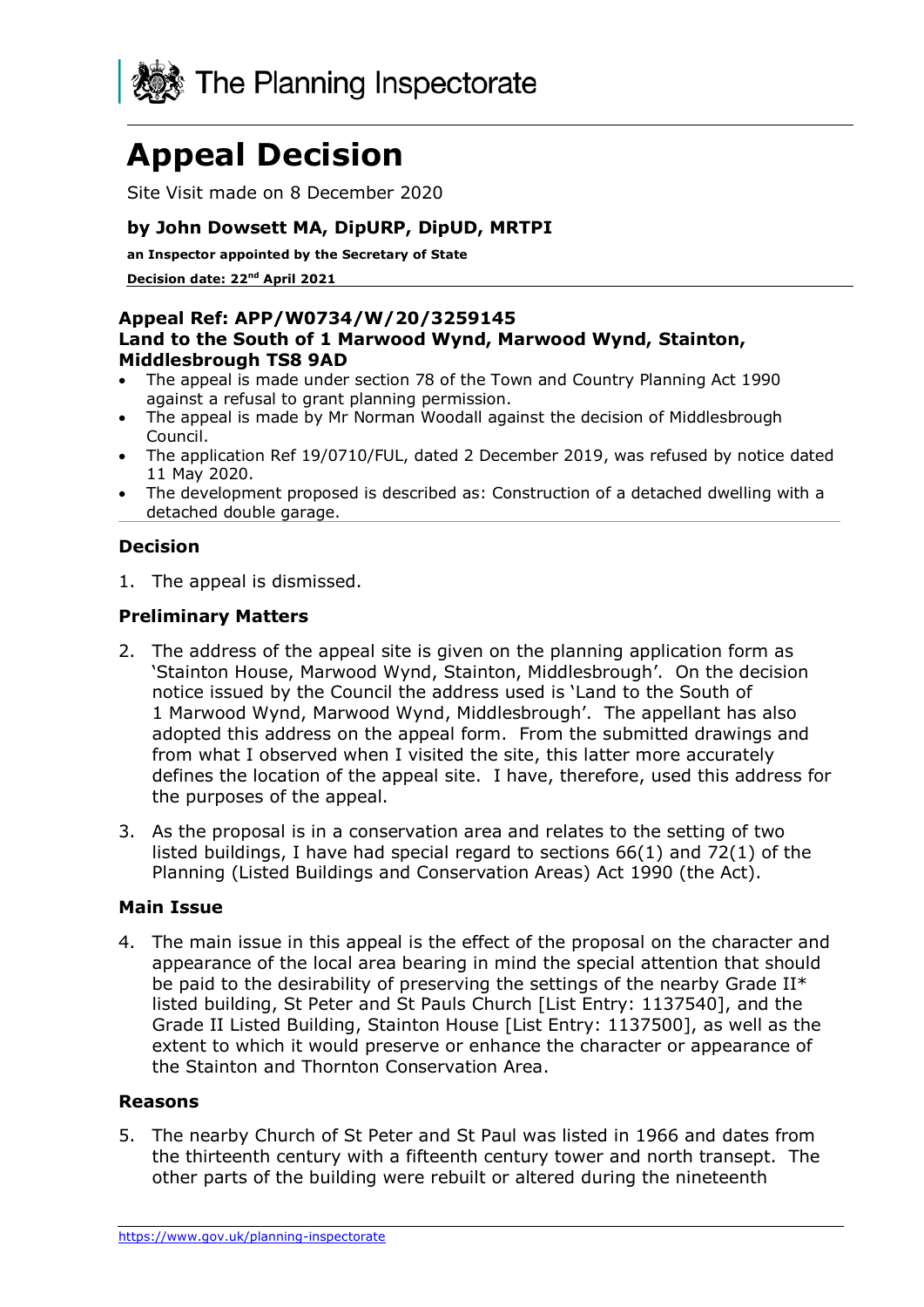century. Its significance, in so far as it is relevant to this appeal, is derived from its ecclesiastical purpose, age, architectural details, and its evidential and communal value as a prominently located church, historically serving the villages of Stainton and Thornton.

- 6. Stainton House was listed in 1988. It was built around 1800 and subsequently extended with a slightly lower service wing in the mid to late nineteenth century. A two storey house, with walls finished in roughcast render under a pitched, slate, roof it was originally built as the vicarage for the neighbouring church but is now subdivided into two dwellings. Its significance is derived from its historical relationship with the neighbouring church and the evidence it provides of the architectural style and building techniques of the time.
- 7. From the evidence, in particular the historic map extracts, it is clear that a substantial area of land, of which the appeal site forms part, was historically associated with the church and vicarage and included the churchyard, an open area around Stainton House and also incorporated a small lodge and a range of outbuildings. I observed when I visited the site that this wider area was still legible within the built form of the village. Although now subdivided into a number of separate residential curtilages, it nevertheless contributes to the setting of these buildings.
- 8. There is also evidence of the hierarchy of buildings that were previously associated with the church, the vicarage, lodge, and range of service buildings. Although the latter is a now recent terrace of houses which replaced the former outbuildings, the structure contains echoes of an ancillary building in the form of small windows, arched openings, and the reproduction of a blocked up cart arch. As a result, the previous hierarchy of buildings is also still discernible within the setting which provides evidence of their historic use and function.
- 9. Although the functional link between the church and Stainton House was broken some years ago there is, nonetheless, still a visual relationship between the two buildings and how they are experienced. Stainton House borders the churchyard and the buildings are seen in sequential views from Hemlington Road. Both listed buildings are visible from the appeal site. I also saw that from several points within the churchyard, the appeal site is visible with Stainton House in the middle ground of the view. For the reasons given, and in so far as it relates to this appeal, this setting directly contributes to the special interest of the listed buildings.
- 10. The Stainton and Thornton Conservation Area encompasses an area that includes the historic core of both villages and a small area of countryside, forming a shallow valley through which Stainton Beck flows, separating the villages. Its significance is derived from the origins of the villages as early twelfth century planned settlements which, whilst developing over time, reflect their original form in their layout. The Stainton and Thornton Conservation Area Character Appraisal and Management Plan 2008 (CACAMP) notes that the Church of St. Peter and St. Paul forms part of the historic core of Stainton Village where many the village's original buildings can be found. It also notes that the Church occupies the most dominant position within the village and that the surrounding grounds are important to the character of the village. The CACAMP additionally highlights the importance of the relationship of the church with Stainton House.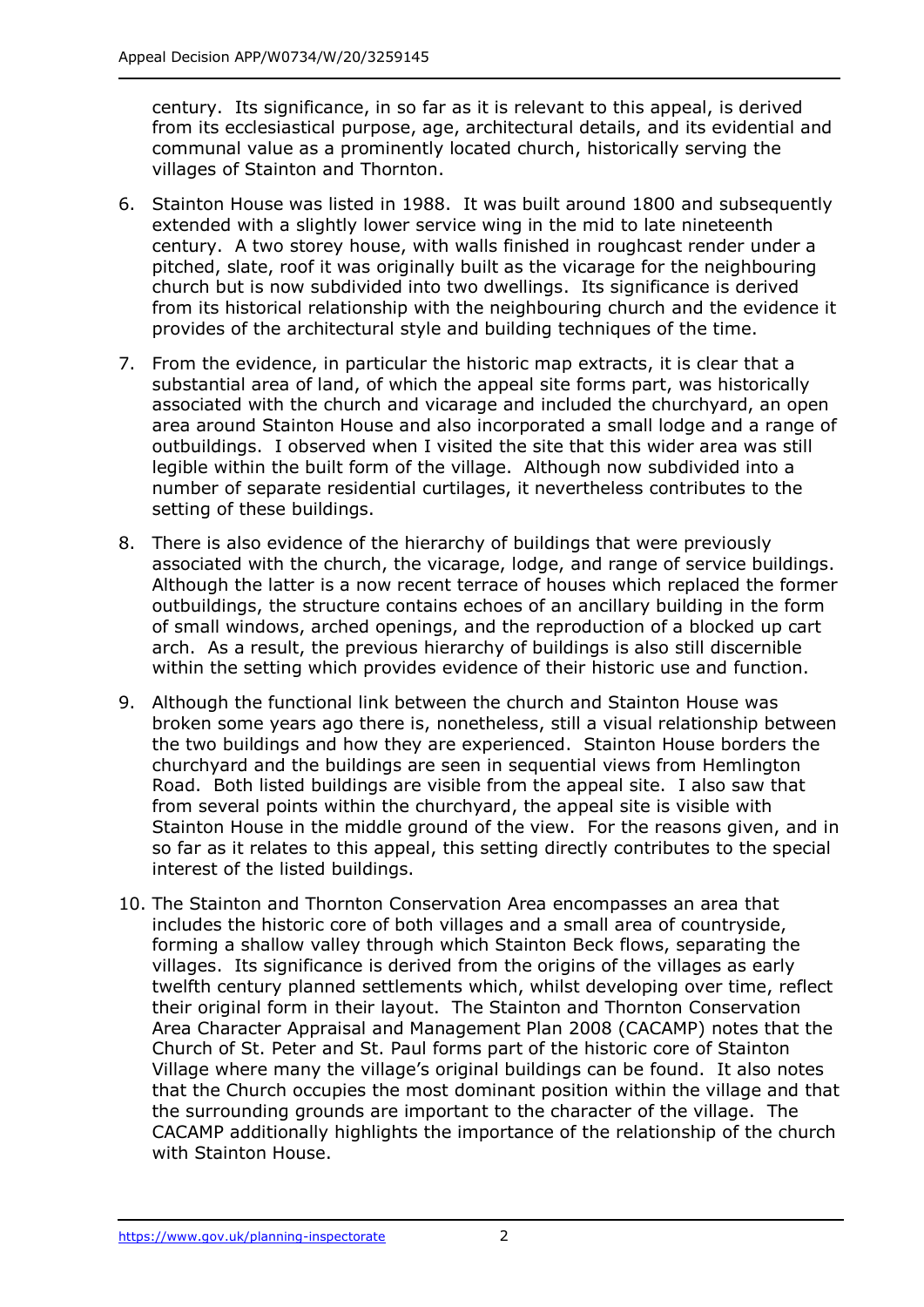- 11. A key contribution to the character and appearance of the conservation area is the sense of openness between the two settlements that comprise it and the church and associated buildings as a focal point at the junction of the two principal roads. This sense of openness is additionally emphasised by the open area between Hemlington Road and Stainton House and the openness of the churchyard, contrasting with the denser built form of the buildings on the north side of the road. In so far as it is relevant to this appeal the significance of the conservation area is primarily associated with the historic built form of the village and the importance of the church and vicarage in its development over time.
- 12. The appeal site forms part of the wider site that formerly was associated with Stainton House and is situated to the south of the former lodge and to the east of Stainton House. To the south of the appeal site and east of Stainton House are two recently built, two storey, dwellings.
- 13. The proposed new dwelling, although it would be lower in height than Stainton House would have prominent ground floor bay windows and dormer windows within the roof plane, together with an elaborate door case around the principal entrance. These features are atypical of the domestic properties within the conservation area which are generally simple in form with largely unbroken roof planes. I accept that there are isolated examples of these features within the conservation area, however, these are exceptions rather than characteristic of the local architectural forms.
- 14. Although there are two recently built houses to the south of the appeal site, these are set at a lower level and behind Stainton House when viewed from the road. As such they draw the eye away from the principal building on the site less than a building on the appeal site, in front of the main house, would do. The current arrangement of buildings maintains the historic hierarchy of buildings and the ability to comprehend their relationship and functions. The introduction of a further dwelling on the appeal site would reduce the legibility of the wider site and the understanding of the historic extent and functions of the land associated with the church and its attendant buildings. It would also reduce the current openness of the area between Stainton House and the main road that contributes to both the setting of the listed buildings and the character and appearance of the conservation area.
- 15. Together, the design of the proposed dwelling and its siting would be harmful to the setting of the listed buildings and the character and appearance of the conservation area.
- 16. Although appellant contends that much of the significance of setting of the listed buildings has been lost as a result of previous new developments, I nonetheless observed during my site visit that it is still possible to discern the historic extent of the land associated with the church and the hierarchy of buildings within it. The development of the two recent detached houses may have had a slight negative effect on the setting of the nearby listed buildings, however, I have no information regarding the circumstances that led to these being accepted. This notwithstanding, their presence does not justify permitting a new dwelling that would further erode and more harmfully effect the setting of the listed buildings.
- 17. The appeal submission included a series of wireframe and photomontages intended to illustrate the visual effect of the proposed dwelling. I accept that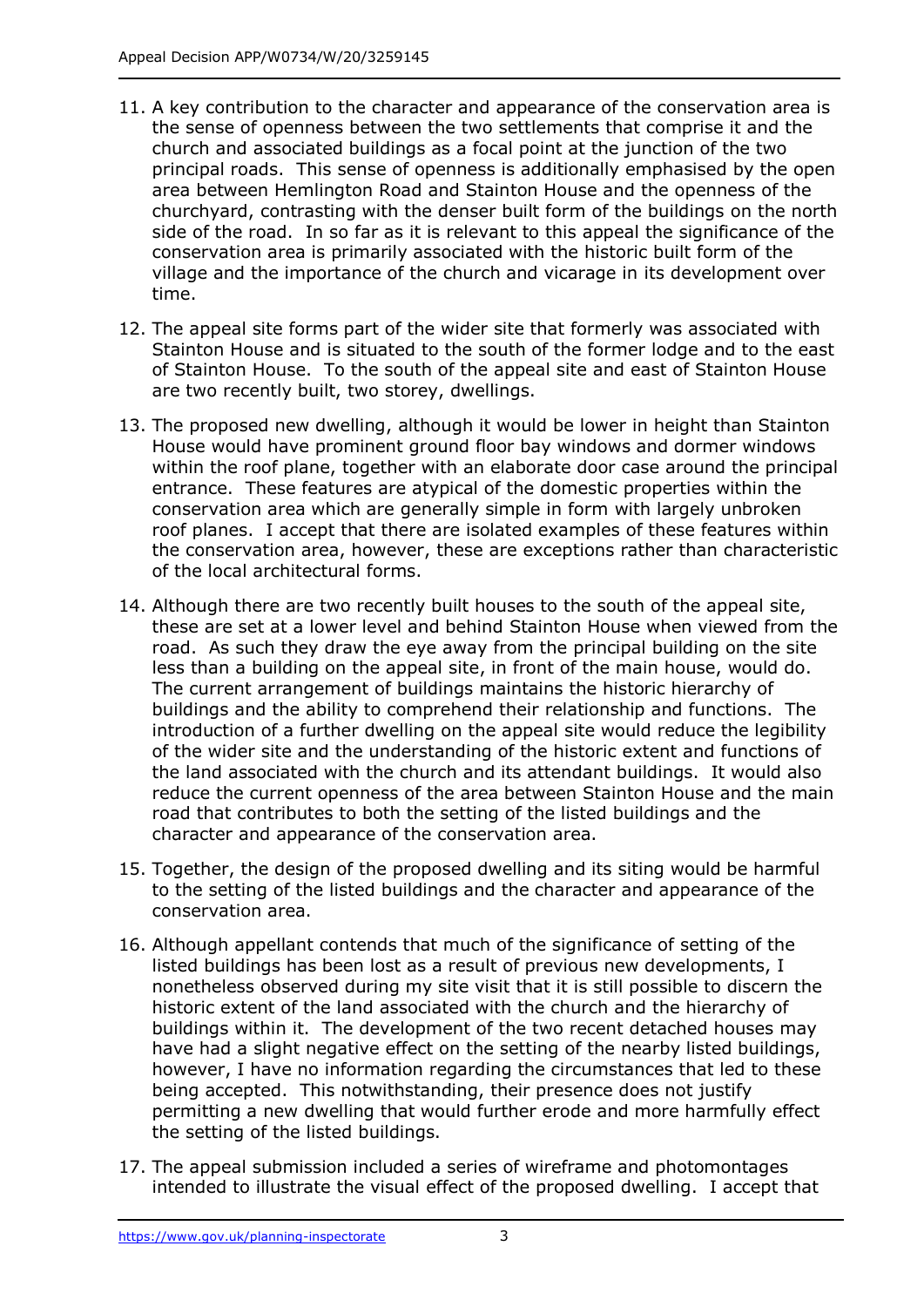the appeal site and the proposed new dwelling would generally only be seen from the road frontage in the vicinity of the appeal site, although as noted above, it would also be seen from parts of the churchyard and in context with both the church and Stainton House. Listed buildings are safeguarded for their inherent architectural and historic interest irrespective of whether or not public views of the building can be gained.

- 18. Nevertheless, the wider site has a relatively long frontage to Hemlington Road and from what I saw when I visited the site, I consider that the appellant's visual assessment under-estimates the screening effect of the boundary wall and the tree planting. Moreover, the proposed landscaping can be removed or dies of natural causes at any time. As a result, the proposed new dwelling would appear as a prominent and incongruous addition within the open area that is an important component of both the setting of the listed buildings and the character and appearance of the conservation area. Consequently, this would have a minor harmful effect on the setting of the listed buildings and on the conservation area taken as a whole.
- 19. Paragraph 193 of the National Planning Policy Framework 2019 (the Framework) advises that when considering the impact of development on the significance of a designated heritage asset, great weight should be given to the asset's conservation. Paragraph 194 goes on to advise that significance can be harmed or lost through alteration or destruction of the heritage asset or development within its setting and that this should have a clear and convincing justification. Given that the proposal is for a single dwelling and considering the separation distances, I find the harm to be less than substantial in this instance but, nevertheless, of considerable importance and weight. Under such circumstances, paragraph 196 of the Framework advises that this harm should be weighed against the public benefits of the proposal.
- 20. The appellant has not identified any public benefits that would be derived from the appeal proposal. This notwithstanding, the Framework seeks to increase the supply of housing and the appeal proposal would add a further dwelling to the housing stock in the area. In addition, there would be a small economic benefit arising from investment in the construction of the new dwelling and subsequent spending in the local economy by the future occupiers which would help support local shops and services. However, it is not argued that the Council cannot demonstrate a deliverable five year housing land supply or that it is underdelivering against its housing targets. As the proposed development is for only one house, the economic benefits that would arise would be small. As such, little weight can be given to the potential public benefits of the proposal.
- 21. Paragraph 194(b) of the Framework identifies Grade II\* listed buildings as being of the highest significance. Consequently, the harm that I have identified attracts very considerable and significant weight against the proposal. Added to this is also the great weight that must be given to the harm that would be caused to the setting of the Grade II listed Stainton House and to the character and appearance of the Stainton and Thornton Conservation Area. As the public benefits of the proposal attract little weight, it is clear that these would not outweigh the harm that would be caused.
- 22. Given the above and in the absence of any significant public benefit, I conclude that, on balance, the proposal would fail to preserve the settings of the nearby